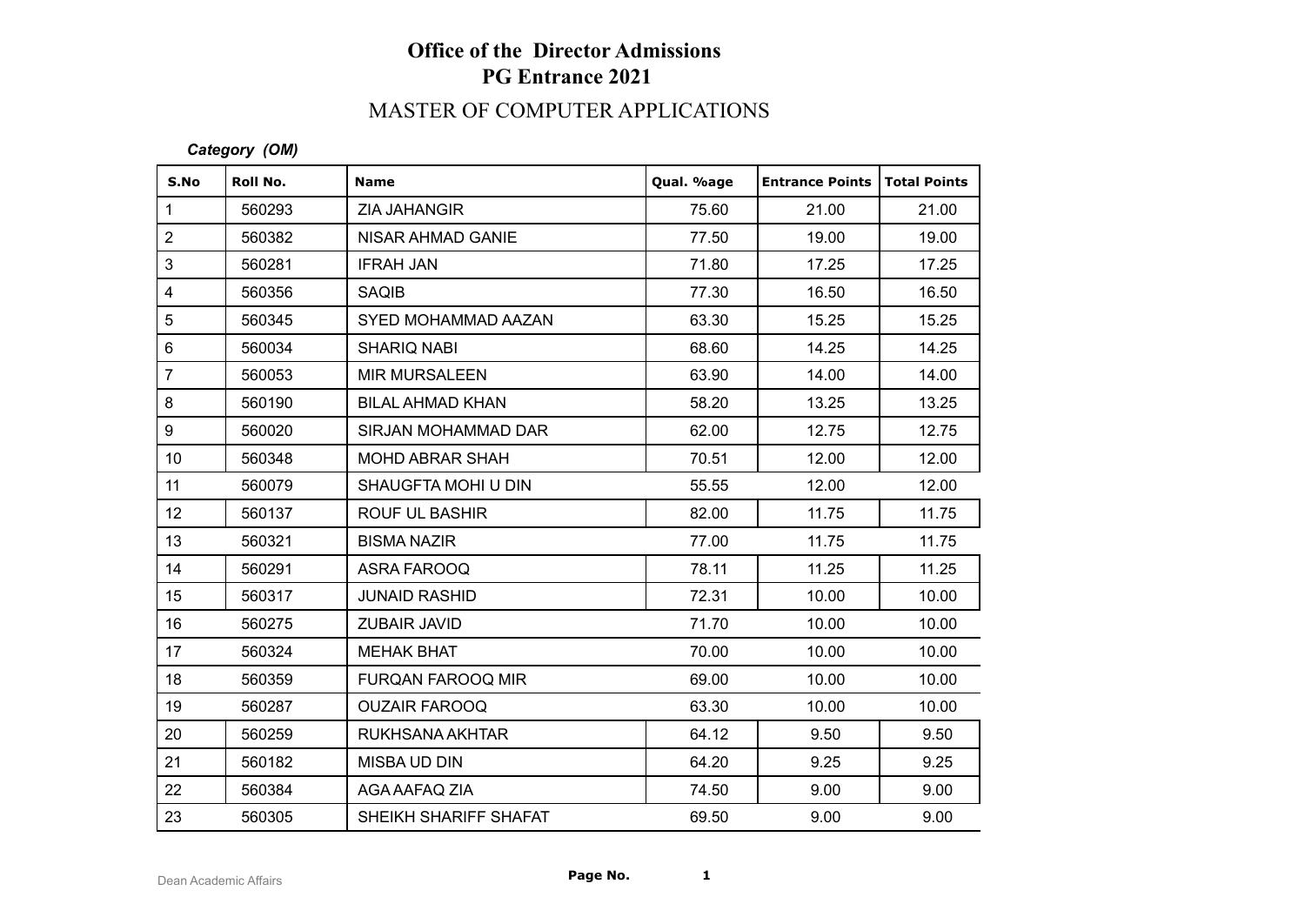# **Office of the Director Admissions PG Entrance 2021**

## MASTER OF COMPUTER APPLICATIONS

*Category (OM)*

| S.No | Roll No. | <b>Name</b>               | Qual. %age | <b>Entrance Points   Total Points</b> |      |
|------|----------|---------------------------|------------|---------------------------------------|------|
| 24   | 560282   | <b>MOHSIN MANZOOR</b>     | 67.70      | 9.00                                  | 9.00 |
| 25   | 560209   | <b>NUSRAT MAQBOOL</b>     | 62.80      | 9.00                                  | 9.00 |
| 26   | 560340   | <b>HARIS REYAZ</b>        | 77.80      | 8.75                                  | 8.75 |
| 27   | 560234   | <b>SAMIE MANZOOR</b>      | 75.20      | 8.75                                  | 8.75 |
| 28   | 560118   | ATHAR BASHIR SOFI         | 74.60      | 8.75                                  | 8.75 |
| 29   | 560207   | SUHIAL FAROOQ DAR         | 69.30      | 8.50                                  | 8.50 |
| 30   | 560375   | SYED MUNTAZIR ABASS       | 66.50      | 8.50                                  | 8.50 |
| 31   | 560362   | <b>NAZIA NAZIR</b>        | 74.49      | 8.25                                  | 8.25 |
| 32   | 560157   | RAMEEZ HAMID BHAT         | 73.40      | 8.25                                  | 8.25 |
| 33   | 560349   | ZAHID AHMAD BHATT         | 70.93      | 8.25                                  | 8.25 |
| 34   | 560352   | <b>MAJID MOHAMMAD</b>     | 68.98      | 8.25                                  | 8.25 |
| 35   | 560045   | <b>IKHLAQ QADIR</b>       | 59.30      | 8.25                                  | 8.25 |
| 36   | 560180   | <b>SANNA YOUSUF</b>       | 77.50      | 8.00                                  | 8.00 |
| 37   | 560227   | <b>BILAL AHMAD GANAIE</b> | 74.50      | 8.00                                  | 8.00 |
| 38   | 560336   | <b>BISMA BASHIR</b>       | 72.40      | 8.00                                  | 8.00 |
| 39   | 560331   | AIMAN MANZOOR             | 70.00      | 8.00                                  | 8.00 |
| 40   | 560251   | <b>UMAIR AHMAD TAK</b>    | 66.60      | 8.00                                  | 8.00 |
| 41   | 560393   | RAHILA MANZOOR            | 73.87      | 7.75                                  | 7.75 |
| 42   | 560313   | <b>BISMA RAMZAN</b>       | 72.00      | 7.75                                  | 7.75 |
| 43   | 560017   | <b>HARIS MAJEED</b>       | 61.40      | 7.25                                  | 7.25 |
| 44   | 560134   | <b>FARID IQBAL</b>        | 80.50      | 7.00                                  | 7.00 |
| 45   | 560090   | <b>IRFAN AHMAD BHAT</b>   | 70.40      | 6.75                                  | 6.75 |
| 46   | 560280   | <b>AKSA SHAFAT</b>        | 72.50      | 6.50                                  | 6.50 |